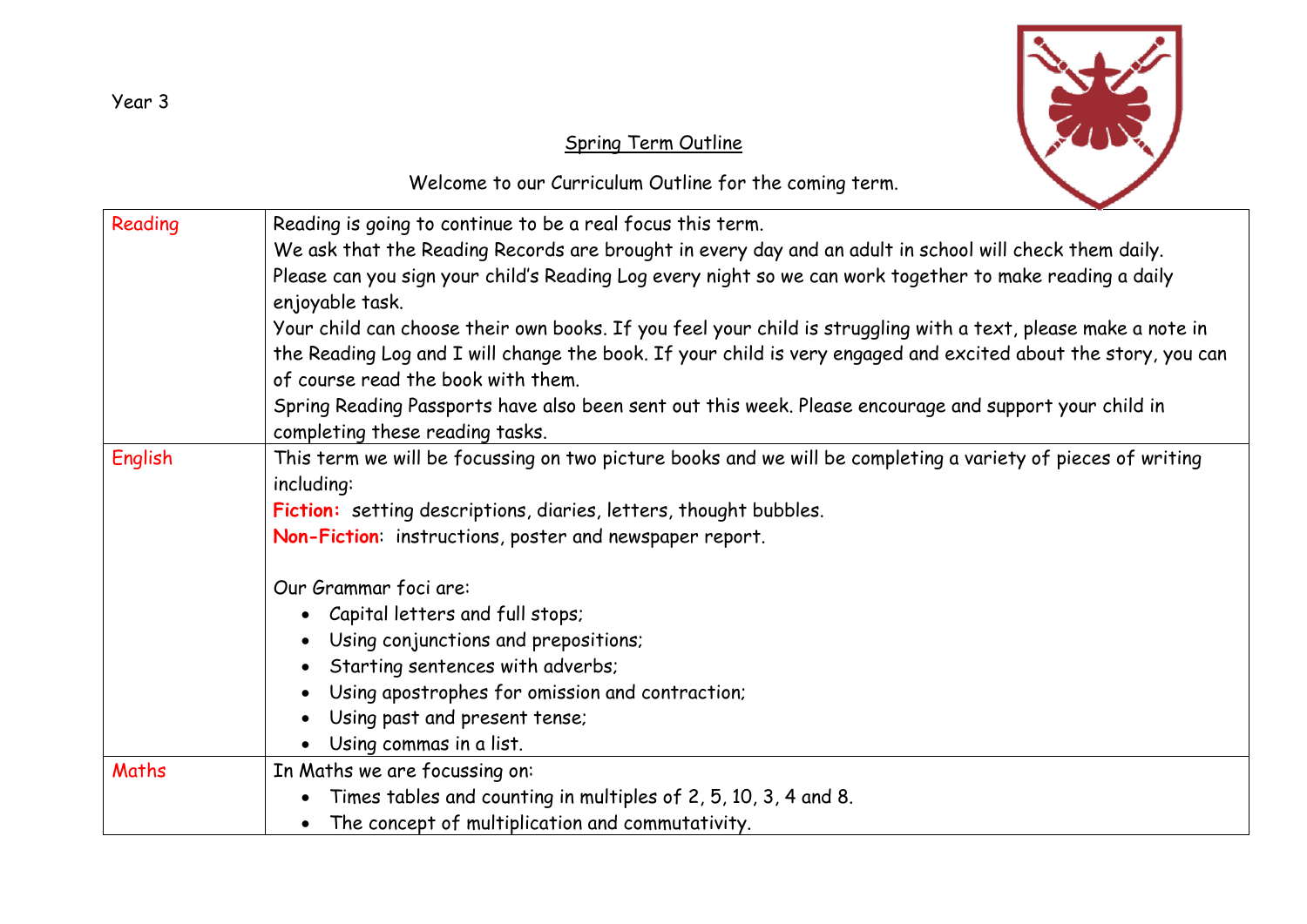|                                           | Comparing statements using $\leftrightarrow$ and =?<br>$\bullet$                                               |                                          |                                             |  |  |  |  |
|-------------------------------------------|----------------------------------------------------------------------------------------------------------------|------------------------------------------|---------------------------------------------|--|--|--|--|
|                                           | Multiply 2-digits by 1-digit numbers.                                                                          |                                          |                                             |  |  |  |  |
|                                           | Solve division problems with a remainder.                                                                      |                                          |                                             |  |  |  |  |
|                                           | Solving problems using scaling.                                                                                |                                          |                                             |  |  |  |  |
|                                           | Measurement: money. Identifying the value of each coin and note. Converting between pounds and pence.          |                                          |                                             |  |  |  |  |
|                                           | Statics - using tally charts to record data, pictograms and horizontal/vertical pictograms.<br>$\bullet$       |                                          |                                             |  |  |  |  |
|                                           | Measurement: length and perimeter.                                                                             |                                          |                                             |  |  |  |  |
|                                           | <b>Number: Fractions</b><br>$\bullet$                                                                          |                                          |                                             |  |  |  |  |
|                                           | Each Thursday we will be having a times table test. On Monday when I set spellings, I will state which times   |                                          |                                             |  |  |  |  |
|                                           | tables we will focusing on for that week.                                                                      |                                          |                                             |  |  |  |  |
| <b>RE</b>                                 | In RE our topic is Reconciliation. We will be discussing what it means to make the wrong choice and we can     |                                          |                                             |  |  |  |  |
|                                           | reflect on wrong choices. We will be linking this to how Jesus called people away from sin and the creation of |                                          |                                             |  |  |  |  |
|                                           | Sacraments for Reconciliation. Mrs Walter teaches our main RE lesson and RHE lessons are also linked with RE.  |                                          |                                             |  |  |  |  |
| <b>Science</b>                            |                                                                                                                | Art                                      | Geography                                   |  |  |  |  |
| This term we are learning about rocks,    |                                                                                                                | Our Art topic this term is changing      | We are learning about mountains,            |  |  |  |  |
| soils and fossils. We will be comparing   |                                                                                                                | places (clay sculpture). They will be    | volcanoes and earthquakes. We will be       |  |  |  |  |
| and grouping rocks and discussing how     |                                                                                                                | designing and creating their own clay    | conducting our own research into the        |  |  |  |  |
| fossils are created. We will also observe |                                                                                                                | sculptures using clay tools before       | workings of rivers, mountains, volcanoes    |  |  |  |  |
| soils and examine their properties before |                                                                                                                | evaluating their own sculptures.         | and earthquakes. By the end of the unit,    |  |  |  |  |
| grouping them according to the results.   |                                                                                                                |                                          | your child will have produced their own     |  |  |  |  |
|                                           |                                                                                                                |                                          | PowerPoint presentation on all we have      |  |  |  |  |
|                                           |                                                                                                                |                                          | learned.                                    |  |  |  |  |
| Computing                                 |                                                                                                                | <b>DT</b>                                | <b>RHE</b>                                  |  |  |  |  |
| This term we are learning all about       |                                                                                                                | We are going to examine different        | This term in RHE we are focussing on:       |  |  |  |  |
| Scratch. Discussing its purpose and       |                                                                                                                | packaging thinking about audience and    | Keeping safe and happy online.<br>$\bullet$ |  |  |  |  |
|                                           | impact. The children will be focusing on                                                                       | who it is meant for. We will design our  | Sharing online.                             |  |  |  |  |
|                                           | creating digital stories, games and                                                                            | own snack packaging on paper and then on |                                             |  |  |  |  |
| animations.                               |                                                                                                                | the computer thinking about audience and | Chatting online.                            |  |  |  |  |
| We will also be linking our Geography     |                                                                                                                | what we want our buyers to think about.  |                                             |  |  |  |  |